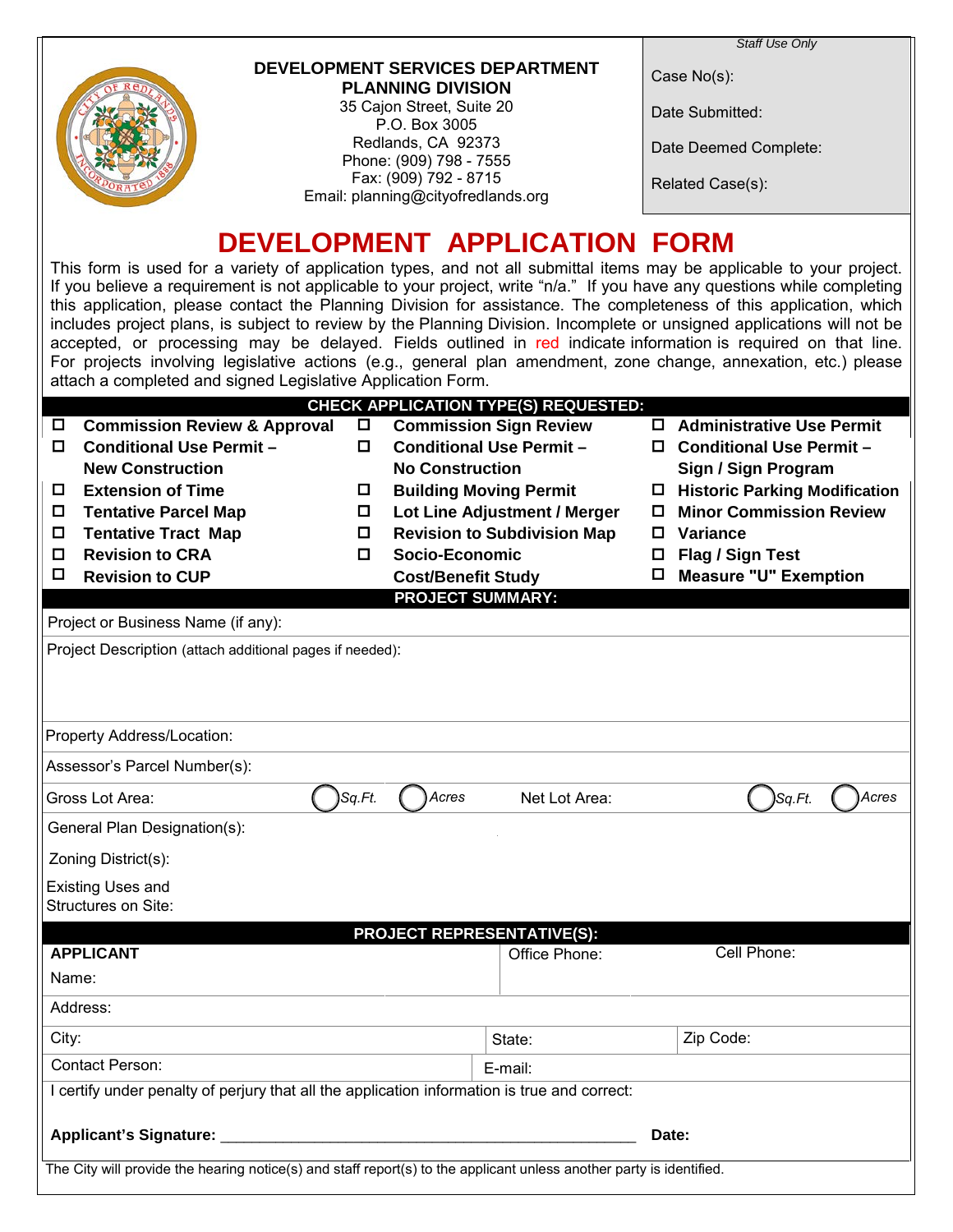| <b>APPLICANT'S REPRESENTATIVE:</b>                                                                                                                  |                                                                                             |       |
|-----------------------------------------------------------------------------------------------------------------------------------------------------|---------------------------------------------------------------------------------------------|-------|
| Name:                                                                                                                                               | Phone:                                                                                      | Cell: |
| Address:                                                                                                                                            | State:                                                                                      | Zip:  |
| City:                                                                                                                                               | E-mail:                                                                                     |       |
| <b>PROPERTY OWNER / AGENT:</b>                                                                                                                      |                                                                                             |       |
| Name:                                                                                                                                               | Phone:                                                                                      | Cell: |
| Address:                                                                                                                                            | State:                                                                                      | Zip:  |
| City:                                                                                                                                               | E-mail:                                                                                     |       |
| am the owner of the property described in this application and hereby<br><b>Print Name</b><br>authorize ________<br>Applicant / Representative Name | to act on my behalf on matters pertaining to this application.                              |       |
| Note: If more than one property owner, a separate page must be attached listing the names and addresses of all persons                              | (if a corporation, list officers and principals) having interest in the property ownership. | Date: |
| <b>ARCHITECT:</b>                                                                                                                                   |                                                                                             |       |
| Name:                                                                                                                                               | Phone:                                                                                      | Cell: |
| Address:                                                                                                                                            |                                                                                             |       |
| City:                                                                                                                                               | State:                                                                                      | Zip:  |
| Contact Person:                                                                                                                                     | E-mail:                                                                                     |       |
| <b>ENGINEER:</b>                                                                                                                                    |                                                                                             |       |
| Name:                                                                                                                                               | Phone:                                                                                      | Cell: |
| Address:                                                                                                                                            |                                                                                             |       |
| City:                                                                                                                                               | State:                                                                                      | Zip:  |
| Contact Person:                                                                                                                                     | E-mail:                                                                                     |       |
|                                                                                                                                                     |                                                                                             |       |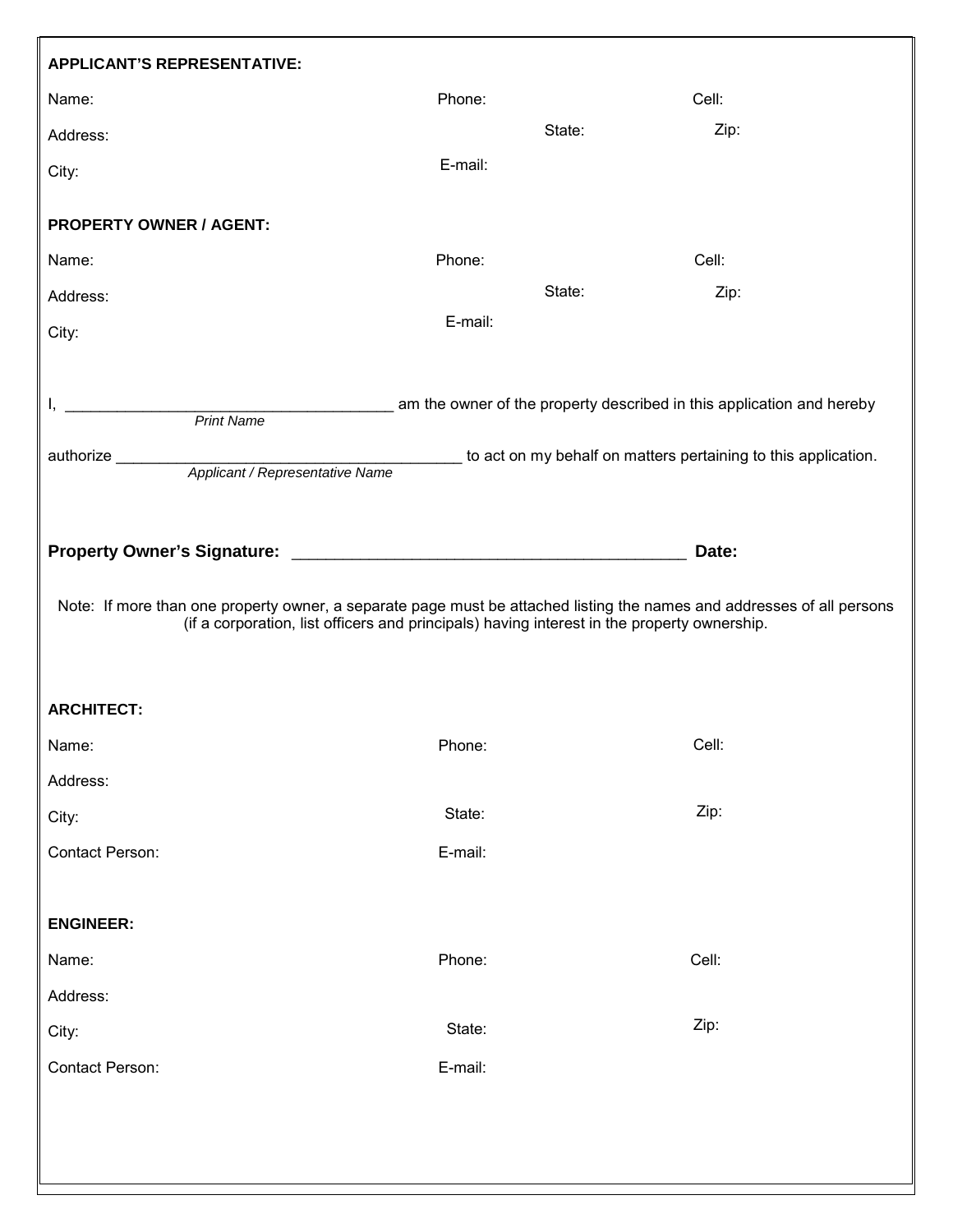#### **APPLICANT AGREEMENT AND REIMBURSEMENT AGREEMENT:**

Processing of this application will not begin unless this application is complete and all signatures are provided:

I, the undersigned as project Applicant or Representative of the project Applicant, hereby authorize the City of Redlands to review the submitted plans and specifications for this Application in accordance with the Redlands Municipal Code. I am herewith paying \$ The Society of cover staff review, coordination, processing costs, noticing, and materials.

Pursuant to the Fee Schedule, Applications may only be processed if all fees for processing the Application(s) have been paid. If in the course of processing such Application request(s), the Application(s) billed fees have not been paid, the City will after a hearing deny the Application(s) based upon the Applicant's failure to provide said Application fees and charges as required by this Application.

Applicant(s) acknowledge and agree that by filing this application, and under the authority of Government Code Section 65105, that in the performance of their functions, City staff may enter upon the subject property and make examinations and surveys, provided that the entries, examinations and surveys do not unreasonably interfere with the use of the land by those persons lawfully entitled to the possession thereof.

Applicant(s) certify under penalty of perjury that I am the legal owner(s) (all individual owners must sign as they appear on the deed to the land), Corporate Officer(s) empowered to sign for the corporation, Owner's Legal Agent having power of Attorney (a notarized Power of Attorney document must accompany this application), or the owner's authorized representative (include a notarized consent form from the owner).

Applicant(s) acknowledge and agree that I have included all of the required items and understand that missing items may result in delaying the processing of my application.

Applicant(s) agree to defend, indemnify and hold harmless the City of Redlands("City") and its agents, officers, consultants, independent contractors and employees ("City's Agents") from any and all claims, actions or proceedings against the City or the City's Agents to attack, set aside, void, or annul an approval by the City, or the City's Agents concerning the Project (collectively "Claim"). The City shall promptly notify the Applicant of any Claim and the City shall cooperate fully in the defense. If the City fails to promptly notify the Applicant of any Claim or if the City fails to cooperate fully in the defense, the Applicant shall not thereafter be responsible to defend, indemnify, or hold harmless the City. Nothing in this paragraph shall obligate the City to defend any Claim and the City shall not be required to pay or perform any settlement arising from any such Claim not defended by the City, unless the settlement is approved in writing by the City. Nothing contained in this paragraph shall prohibit the City from independently defending any Claim, and if the City does decide to independently defend a Claim, the City shall bear its own attorney's fees, expenses of litigation and costs for that independent defense. The Applicant may agree to reimburse the City for attorney's fees, expenses of litigation and costs for that independent defense. Should the City decide to independently defend any Claim, the Applicant(s) shall not be required to pay or perform any settlement arising from any such Claim unless the settlement is approved by the Applicant.

This Application shall be a public record.

\_\_\_\_\_\_\_\_\_\_\_\_\_\_\_\_\_\_\_\_\_\_\_\_\_\_\_\_\_\_\_\_\_\_\_\_\_\_\_\_\_\_\_\_\_\_\_\_\_\_\_\_\_\_\_\_\_

IT IS SO AGREED:

**Name of Applicant** 

**Date:**

**Applicant's Signature**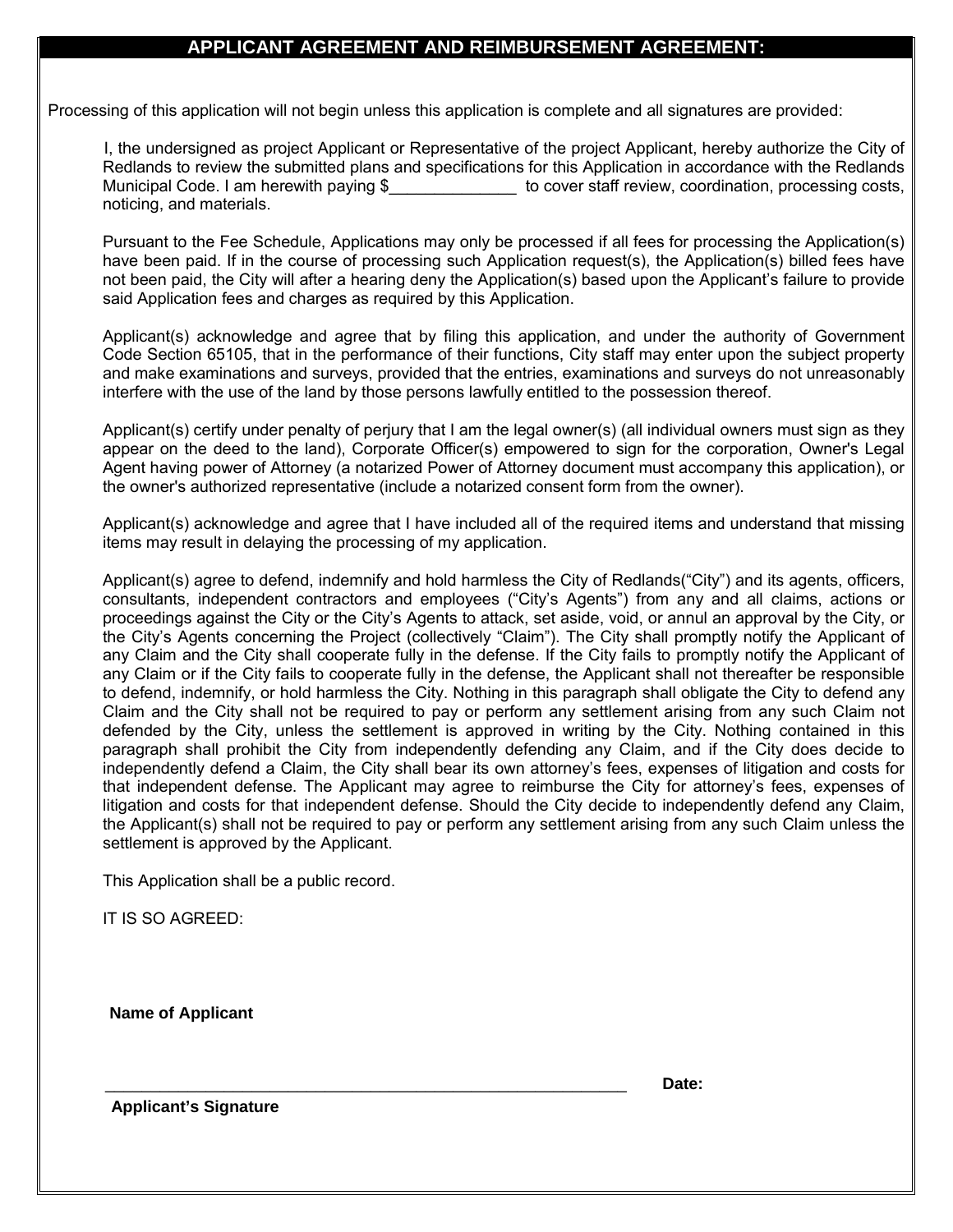| <b>CITY OF REDLANDS</b><br>DEVELOPMENT SERVICES DEPARTMENT<br><b>PLANNING DIVISION</b>                                                                                           |  |  |  |  |  |  |  |  |  |  |
|----------------------------------------------------------------------------------------------------------------------------------------------------------------------------------|--|--|--|--|--|--|--|--|--|--|
| <b>LETTER OF CERTIFICATION®</b>                                                                                                                                                  |  |  |  |  |  |  |  |  |  |  |
| State of California<br>County of San Bernardino<br>City of Redlands                                                                                                              |  |  |  |  |  |  |  |  |  |  |
| roll of the County of San Bernardino within the area described and for a distance of three hundred feet (300')<br>from the exterior boundaries of property legally described as: |  |  |  |  |  |  |  |  |  |  |
|                                                                                                                                                                                  |  |  |  |  |  |  |  |  |  |  |
|                                                                                                                                                                                  |  |  |  |  |  |  |  |  |  |  |
|                                                                                                                                                                                  |  |  |  |  |  |  |  |  |  |  |
| I/we certify (or declare under penalty of perjury under the laws of the State of California) that the foregoing is true<br>and correct.                                          |  |  |  |  |  |  |  |  |  |  |
| Name:                                                                                                                                                                            |  |  |  |  |  |  |  |  |  |  |
| Signature:<br>Date:                                                                                                                                                              |  |  |  |  |  |  |  |  |  |  |
|                                                                                                                                                                                  |  |  |  |  |  |  |  |  |  |  |
|                                                                                                                                                                                  |  |  |  |  |  |  |  |  |  |  |
| Subscribed and sworn to (or affirmed) before me                                                                                                                                  |  |  |  |  |  |  |  |  |  |  |
| on this _________ day of __________________, 20 ______                                                                                                                           |  |  |  |  |  |  |  |  |  |  |
|                                                                                                                                                                                  |  |  |  |  |  |  |  |  |  |  |
| Proved to me on the basis of satisfactory evidence to<br>be the person(s) who appeared before me.                                                                                |  |  |  |  |  |  |  |  |  |  |
|                                                                                                                                                                                  |  |  |  |  |  |  |  |  |  |  |
| * This form is to be completed by the person or firm preparing the required three hundred foot<br>(300') radius map, list of property owners, and property owner mailing labels. |  |  |  |  |  |  |  |  |  |  |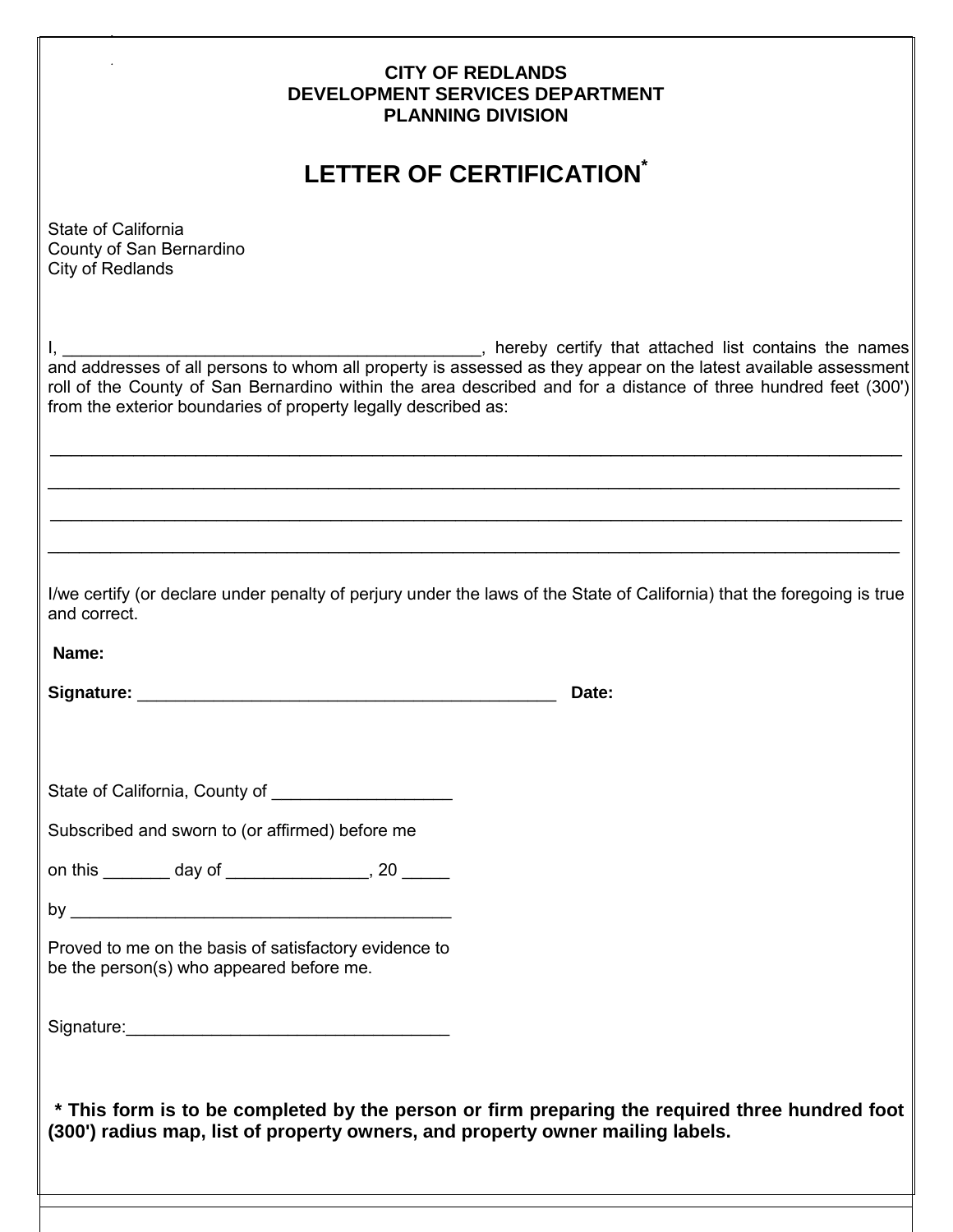## **HAZARDOUS WASTE AFFIDAVIT**

Government Code Section 65962.5 requires each applicant for any development project to consult the State Hazardous Waste and Substance Sites List. Based on this list (available from the Planning Division of the Community Development Department) the applicant is required to submit a signed statement to the City of Redlands indicating whether the project is located on a site which is included on the list before the City accepts the application as complete. If the project site is listed by the State as a hazardous waste or substance site, the applicant must fully describe the nature of the hazard and potential impacts on a attached sheet of paper. In either situation, the applicant must complete and sign the Affidavit in the space below.

I have been informed by the City of Redlands of my responsibilities pursuant to Section 65962.5 to notify the City as to whether the site for which a development application has been submitted is located within an area which has been listed as the location of a Hazardous Waste or Substance Site by the State of California (e.g., Department of Toxic Substances Control or Cal EPA).

The project site is located in an area listed as a Hazardous Waste or Substance Site.

The project site is not in an area listed as a Hazardous Waste or Substance Site.

I declare under penalty of perjury of the laws of the State of California that the foregoing is true and correct.

**Signature:** \_\_\_\_\_\_\_\_\_\_\_\_\_\_\_\_\_\_\_\_\_\_\_\_\_\_\_\_\_\_\_\_\_\_\_\_\_\_\_\_\_\_ **Date**:

## **SOCIO-ECONOMIC STUDY AND COST BENEFIT ANALYSIS**

Any project with a building or development area exceeding a cumulative total of 5,000 square feet requires a socio-economic study and cost benefit analysis and must also submit the following information in order for the application to be deemed complete:

- Identification of the proposed land use type, including gross and net acres, floor area ratios or building square footage.
- Residential projects should include the number of homes by square footage and building type.
- Absorption schedule or absorption rate for each land use type phased by year through project buildout.
- Proposed assessed values (Sales prices of homes or value per square foot of non-residential buildings).
- Identification of proposed public improvements by type and planning area, including road lane miles, storm drain flood control infrastructure lineal footage, number of street lights/traffic intersections, main parkway and median square footage, park acres (local and regional), landscape areas, natural open space, and recreational activity areas.
- Proposed sales revenue per square foot of non-residential land use (i.e., retail sales per square foot).
- Copy of the project's property tax bills or list of assessor's parcel number(s).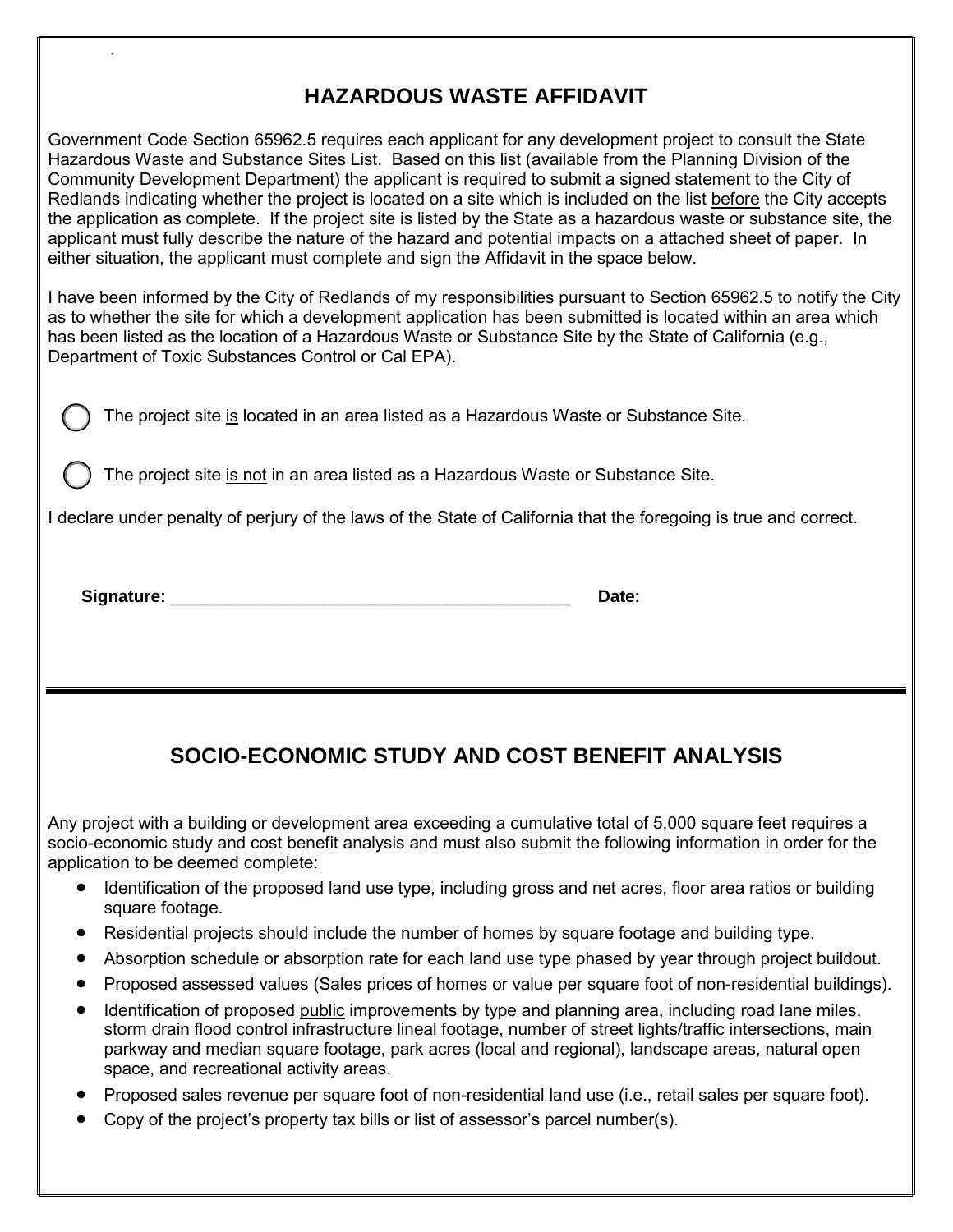## **ACCEPTANCE OF COMPLETE APPLICATION**

Once a development application is filed with the Development Services Department, staff will review the application within thirty (30) days from the date of receipt to determine whether the application is complete, pursuant to Section 65943 of the California Government Code. A determination of a complete application is based on the following:

I) For projects that are determined to be subject to the California Environmental Quality Act ("CEQA"), the following items may be considered prior to deeming an application as complete, thereby commencing the time limits under CEQA Guidelines Section 15107 (for a Negative Declaration or Mitigated Negative Declaration) or Section 15108 (for Environmental Impact Report).

- A. All items required to be submitted for the type of application listed in the City's Development Application - Submittal Requirements Matrix (see attached list).
- B. Completed Environmental Information Form supplemental, if required.
- C. For projects that are determined to be subject to the California Environmental Quality Act ("CEQA"), the following items may be considered prior to deeming an application as complete, thereby commencing the time limits under CEQA Guidelines Section 15107 (for a Negative Declaration or Mitigated Negative Declaration) or Section 15108 (for an Environmental Impact Report).

1. A maximum of three (3) environmental technical studies/reports may be prepared by an applicant's consultant (Council Resolution No. 7744); the consultant(s) must be hired from the City's list of consultants. Please refer to the Planning Division webpage for the current list of consultants. Technical studies may include: air quality, greenhouse gas analysis, biological habitat assessment, cultural resources assessment, historical resources assessment, noise impact analysis, traffic impact analysis, etc. City staff or the City's consultants may request revisions, at applicant's cost, prior to deeming the report(s) accepted or complete or prior to circulating an Initial Study.

2. Engineering technical reports (if available) should also be submitted, such as: preliminary hydrology/drainage report, soils report, geotechnical investigation, slope stability analysis, Phase 1 Site Assessment or Phase 2 Site Investigation reports, etc. There is no limit to the number of engineering reports that may be prepared by the applicant and submitted to the City (Council Resolution No. 7744). City staff or the City's consultants may request revisions, at applicant's cost, prior to deeming the report(s) accepted or complete. For development projects subject to NPDES requirements, a Preliminary Water Quality Management Plan must be submitted and accepted/approved prior to a hearing or decision on the project.

NOTE: In accordance with Council Resolution No. 7744, the City will hire a qualified consultant to prepare the environmental report (e.g., Environmental Impact Report, Mitigated Negative Declaration, or Negative Declaration) for major development projects subject to CEQA.

II) For development applications that are not defined as a "project" under the CEQA Guidelines pursuant to Section 15378, or have been determined by staff to be either a "Statutory Exemption" under Article 18 or a "Categorical Exemption" under Article 19 of the CEQA Guidelines, Item A above must be completed for the application to be deemed complete. Item B (Environmental Information Form) may be requested to obtain complete information prior to the City's determination if a project qualifies for CEQA exemption.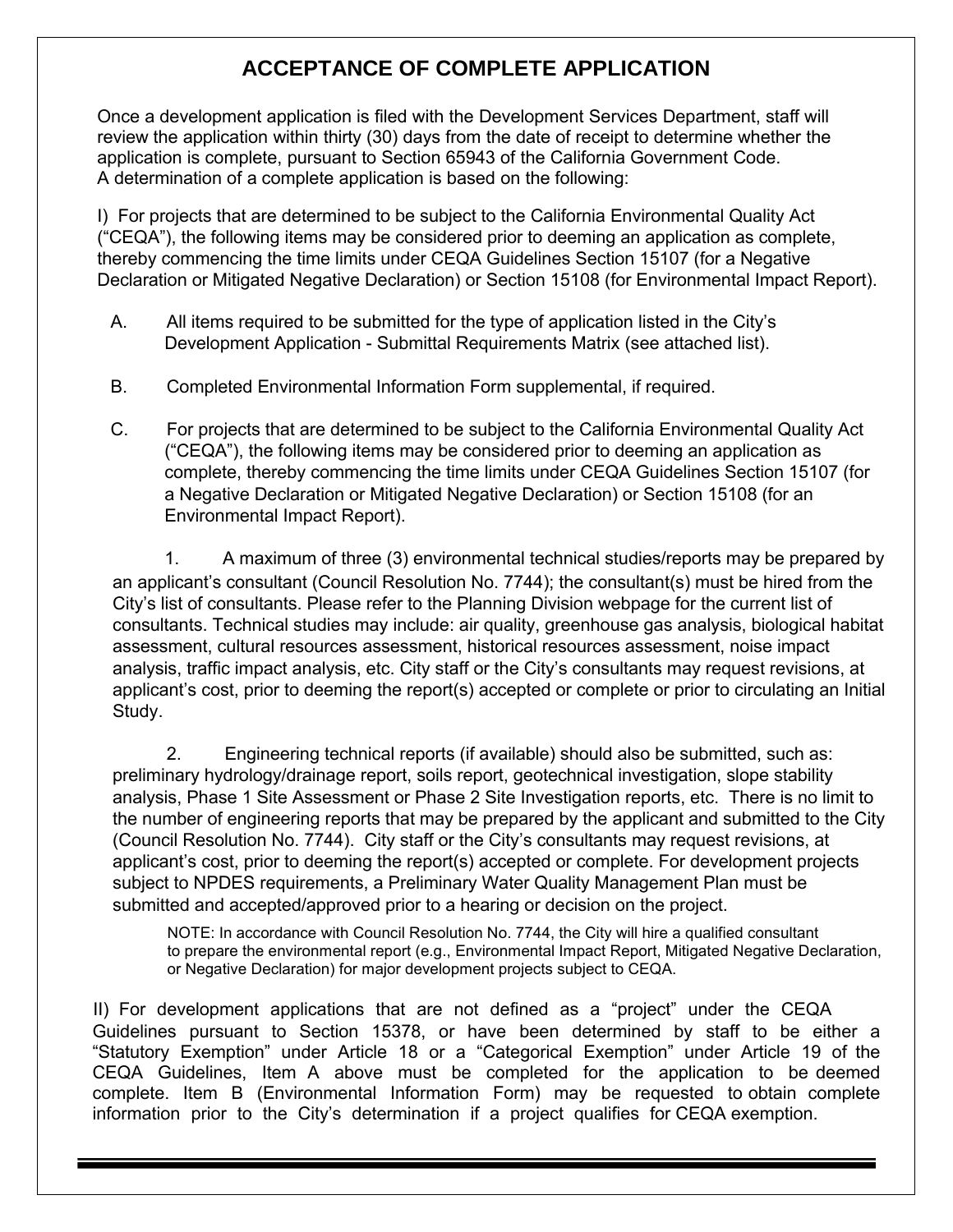## **ALQUIST-PRIOLO EARTHQUAKE FAULT ZONE**

If the property lies on a geologic fault zone area as delineated on the Earthquake Fault Zone map of the State of California, adopted July 1, 1975, five (5) copies of the Geologic/Geotechnical Report shall be submitted in conformance with the Alquist-Priolo Earthquake Fault Zoning Act. Setback lines as identified in the Geologic Report must be shown on the map. The applicant is responsible for the full cost of consultant review.

## **REQUIREMENTS OF THE EAST VALLEY CORRIDOR SPECIFIC PLAN (EVCSP)**

Prior to development of uses in the EVCSP, Special Development (EV/SD) District, a Concept/ Development Plan must be approved for the appropriate "Development Envelope" area as defined in the East Valley Corridor Specific Plan.

## **GENERAL PLAN REQUIREMENTS FOR THE SOUTHEAST AREA**

Prior to development of property in the Southeast Area, a Specific Plan must be approved for the appropriate Planning Sector as defined in the 2035 General Plan, Section 4.4.

## **REQUIREMENTS FOR LOT LINE ADJUSTMENTS**

After acceptance of the application by the Development Services Department, the following items must be submitted to the Municipal Utilities & Engineering Department for the review of technical correctness.

- All reference materials pertinent to the Lot Line Adjustment such as recorded maps, records of survey, A.P.N. map, deeds, and Preliminary Title Report;
- Closure calculations for boundaries;
- New legal description and lot size for the new property boundary; and,
- Revised deed(s) reflecting the proposed lot line adjustment.

## **REQUIREMENTS FOR PARCEL AND TRACT MAPS**

- Provision of a Title Report showing the legal owners of the property at the time of the filing of the subdivision map.
- The Title Page shall contain the following information: the subdivision number, subdivision name, type of subdivision, statement of existing zoning and general plan designation, any proposed changes to the general plan and zoning, name and address of legal owner, subdivider, person preparing the map (including registration or license number), and sufficient legal description to define the boundary of the proposed subdivision.
- If the project is a phased project a Phasing Plan shall be submitted that includes plans to develop the site in units or phases, the proposed units or phases and their proposed sequence of construction.
- Provision of a list of all related City Applications and specific identification of any deviation from City standards.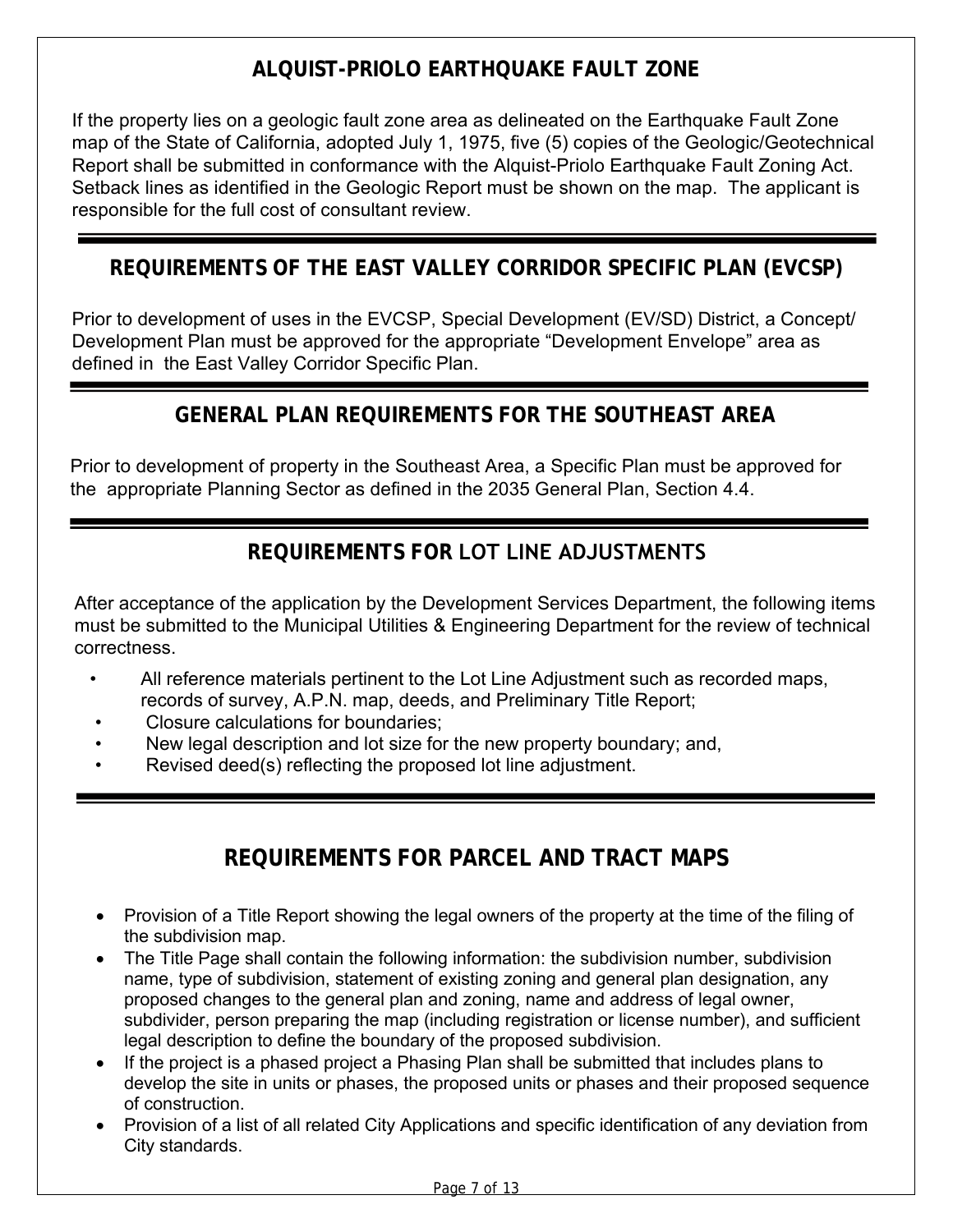- Provision of a Soils Report in accordance with the Uniform Building code including the name(s) of any geologist or soils engineer involved in the preparation of the study.
- Provision of any environmental studies and/or deposits as required by the City in order to review the project in accordance with the California Environmental Quality Act.
- Provision of a Drainage Study prepared by a registered civil engineer showing the amount of water coming through, and generated by, the project and describing how these flows will be handled on site and downstream.
- A Preliminary Landscape Plan prepared by a California licensed landscape architect.
- A Fence & Wall Plan based on the preliminary site plan or proposed grading plan.
- A Noise Study may be required when projects abut a collector, minor or major arterial, or freeway.
- A Slope Density Analysis shall be prepared and submitted for all projects in the Southeast Area of the General Plan and for all projects where the average cross slope is 15% or greater.
- The subdivision map shall include the following:
	- 1. The date of map preparation, north arrow, scale used, the names and numbers of adjacent subdivisions, adjacent types of land uses, and names of adjacent property owners.
	- 2. All pavement and right-of-way widths, grade, and name of existing and proposed streets or highways.
	- 3. The location, size, purpose, and identity of all easements.
	- 4. The location and size of existing sanitary sewers, fire hydrants, water mains and storm drains including the approximate slope of existing sewers and storm drains.
	- 5. The location of existing overhead utility lines on peripheral streets shall be indicated.
	- 6. The location of improvements shall be shown such as: the location, grade, centerline radius and arc length of curves, pavement, right-of-way width, typical street sections, location and radius of all curb returns and cul-de-sacs, location and radius of all curb returns and cul-desacs, angle of intersecting streets if such angle deviates from a right angle by more than four degrees, and labeling of all private streets.
	- 7. The approximate lot layout and the approximate dimensions of each lot and each building site including the approximate finished grading of each lot, the preliminary design of all grading, the elevation of proposed building pads, the top and toe of cut and fill slopes to scale, the number of each lot, and the elevation of adjacent parcels.
	- 8. The location of proposed recreation sites, trails and parks for private or public use, location of common areas, and areas to be dedicated to public open space.
	- 9. The location, size, slope, and elevation of sanitary sewers, fire hydrants, water mains and storm drains.
	- 10. The routing of stormwater runoff generated by a one-hundred (100) year flood shall be indicated.
	- 11. A statement as to the intention of the subdivider in regard to slope planting and erosion control.
	- 12. A vicinity map showing roads, creeks, waterways, easements, railroads, and other data sufficient to locate the proposed subdivision and show its relation to the community.
	- 13. The contour interval shall be at two (2) foot intervals for ground slope less than ten (10) percent, and five (5) foot intervals for ground slope equal to or greater than ten (10) percent and documentation of its source, date of existing contours, contours shall be shown by dashed or screened lines, they shall be extended for one hundred (100) feet beyond its boundary.
	- 14. Representation of all existing structures, trees, and whether any or all will be removed.
	- 15. The approximate location of all areas of potential stormwater overflow; the location, width and direction of flow of each watercourse; and the flood zone designation as indicated on the Flood Insurance Rate Map ("FIRM").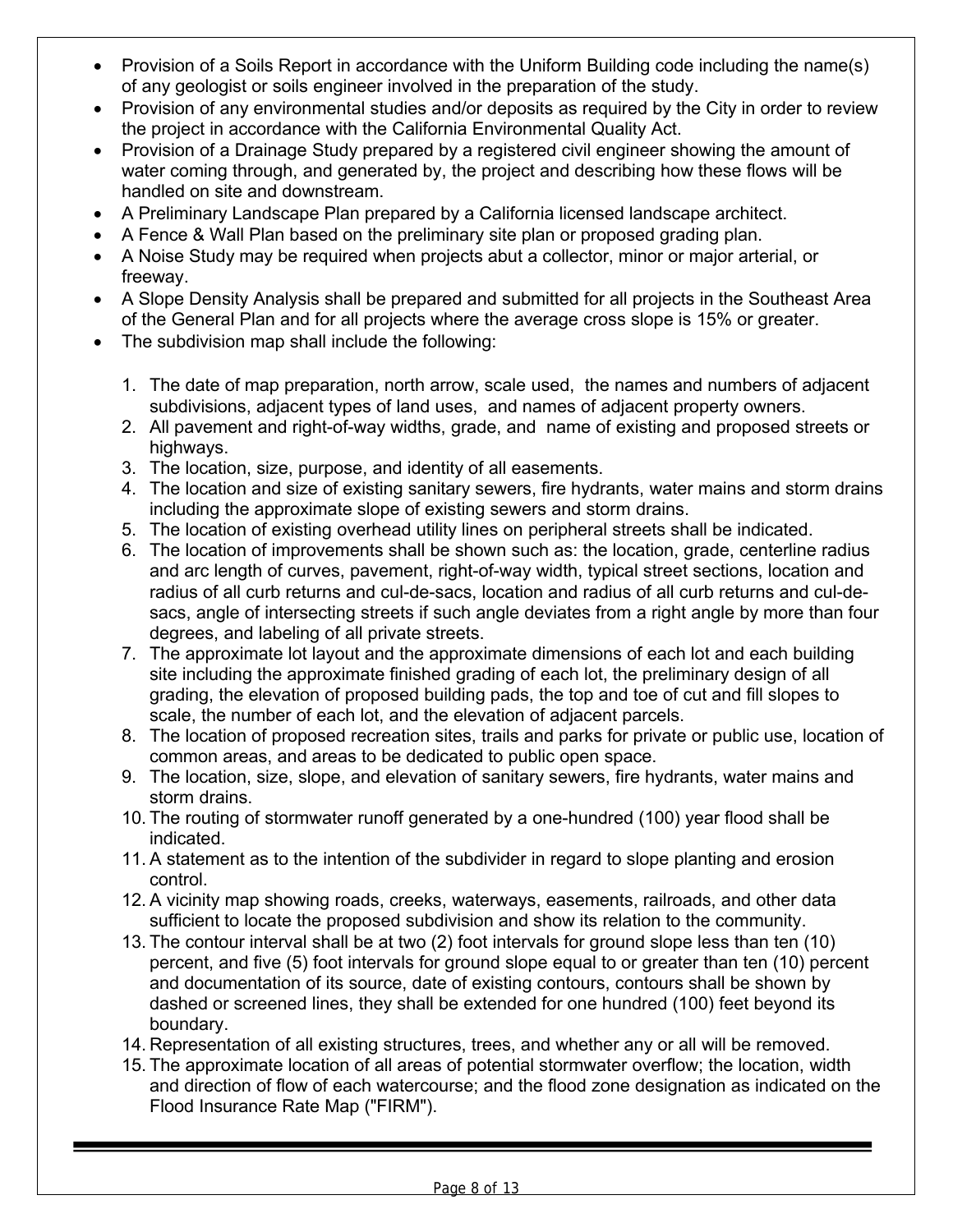### **PLANNING COMMISSION POLICIES AND PROCEDURES**

In most cases, development projects will require a recommendation from the Development Review Committee prior to moving forward to a public hearing or decision by the Planning Commission and/or City Council.

All applications require **ten (10) sets of plans** at the time of submittal, for review for completeness. Please note that after an application has been deemed Complete, additional sets of plans will be required for meetings and hearings. The assigned Planning Division staff member will coordinate with the applicant to obtain additional sets of plans prior to any meetings or hearing (e.g., fifteen sets of plans for Planning Commission or City Council).

Plans must be folded to a size no more than 8.5" x 14" and be stapled, collated, and bound by a rubber band. Site, Landscape, and Grading Plans shall not exceed an engineering scale of 1"=40'. Floor Plans or Elevations shall have a scale no smaller than 1/4"= 1'.

The assigned date of a meeting for Preliminary Review Committee (if any), Development Review Committee, Planning Commission, or City Council may be subject to change due to continuances, holidays, workload, or an incomplete application.

For each item on the agenda, the Planning staff will present a report to the Planning Commission and/or City Council. On items for public hearing, the applicant will be allowed time for a presentation or comments, and the audience will be asked for comments. Applicants and supporters of the application will speak first, followed by persons speaking against the project. After testimony is completed, the applicant will be allowed time for rebuttal.

The final approval body for Development Applications will be either the City Council or the Planning Commission. In all cases, where the project is required to have a socio-economic study and cost/ benefit analysis (prepared by City staff), the Planning Commission will make a recommendation to the City Council who will be the final approval body.

Any decision of the Planning Commission on projects which are exempt from the socioeconomic study and cost/benefit analysis requirement can be appealed to the City Council. Any party can appeal a Planning Commission decision to the City Council. Any appellant must submit an Appeal application and applicable fee to the City Clerk prior to the expiration of ten (10) days from the date of Planning Commission action.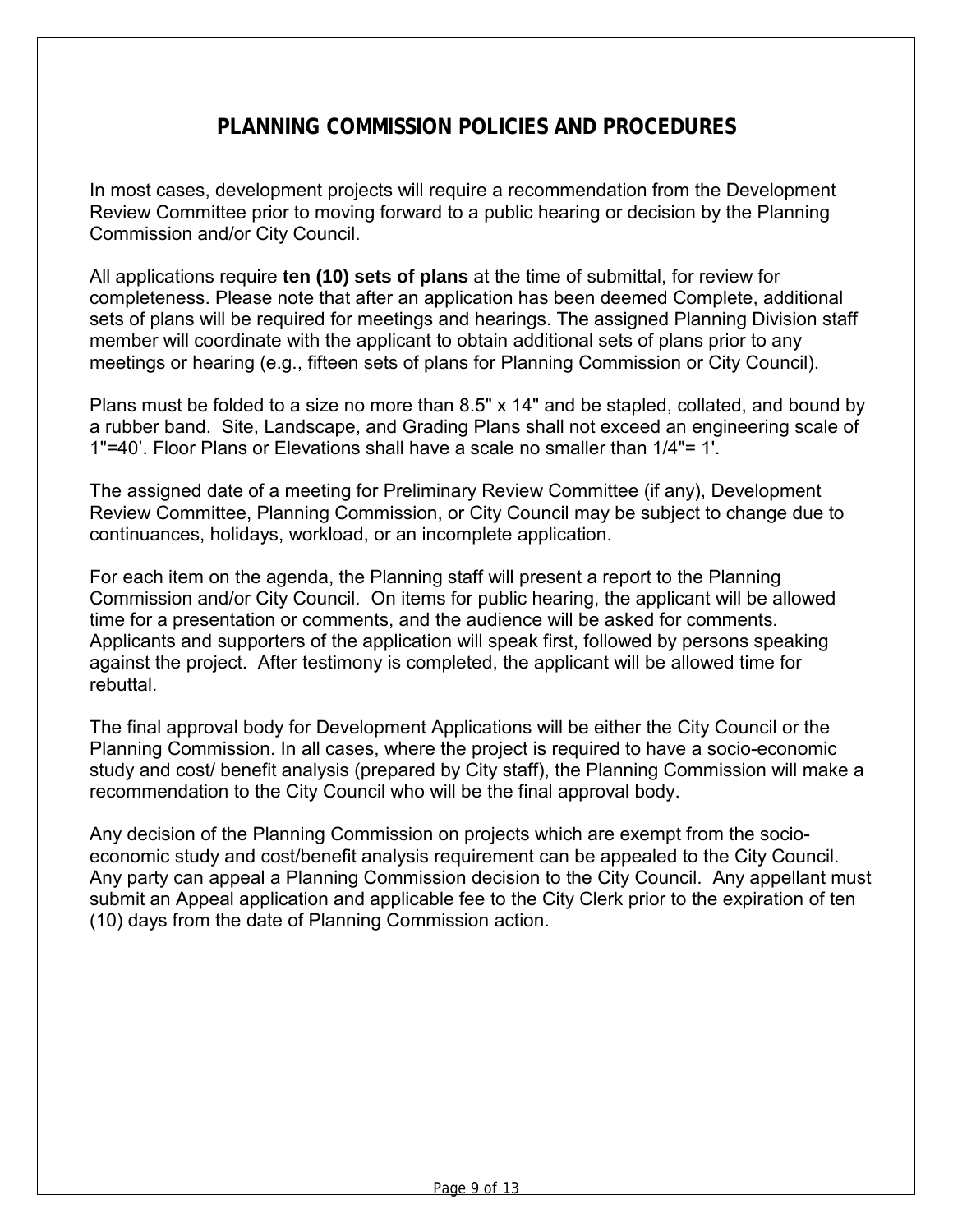## **CITY OF REDLANDS DEVELOPMENT APPLICATION – SUBMITTAL REQUIREMENTS**

| <b>Development Services Department, Planning Division</b>                                                                                                                                                                                                                                                                                                                                                  |                                 |                                 |                                                                                  |                              |                               |                     |                              |                    |                    |                                                        |                    |                        |
|------------------------------------------------------------------------------------------------------------------------------------------------------------------------------------------------------------------------------------------------------------------------------------------------------------------------------------------------------------------------------------------------------------|---------------------------------|---------------------------------|----------------------------------------------------------------------------------|------------------------------|-------------------------------|---------------------|------------------------------|--------------------|--------------------|--------------------------------------------------------|--------------------|------------------------|
| <b>Application Requirements</b><br>Special Note: Measure U requires a Socio-Economic Cost/Benefit Study for all Subdivisions, and any Conditional Use Permit, Commission Review & Approval, or Administrative Use Permit<br>involving a new building or an addition resulting in more than 5,000 square feet.<br>Special Note: Only Sign Conditional Use Permits need mailing labels for a public hearing. | Permit<br>Use<br>Administrative | Approval<br>Commission Review & | Commission Sign Review,<br>Sign Condition <u>a</u> l Use Permit,<br>Test<br>Flag | Permit<br>Jse<br>Conditional | Historic Parking Modification | Lot Line Adjustment | Commission Approval<br>Minor | Exception<br>Minor | Minor Subdivision  | Tentative Tract<br>ubdivision 5+ lots)<br>(subdivision | Variance           | Building Moving Permit |
| Completed & signed original Application Form and applicable filing fee(s)                                                                                                                                                                                                                                                                                                                                  | ✓                               | V                               | $\checkmark$                                                                     | ✓                            | $\boldsymbol{\nu}$            | $\checkmark$        | ✓                            | ✓                  | $\checkmark$       | $\checkmark$                                           | $\checkmark$       | ✓                      |
| Completed & signed original Environmental Information Form                                                                                                                                                                                                                                                                                                                                                 | V                               | V                               |                                                                                  | ✓                            |                               |                     |                              |                    | $\checkmark$       | $\checkmark$                                           |                    |                        |
| One 300-foot radius map based on current Assessor's Parcel Map;<br>Three (3) sets of property owner mailing labels plus one list of the property<br>owners within the 300' radius; Certification Form for mailing list                                                                                                                                                                                     | V                               | $\mathbf v$ o                   | V                                                                                | V                            | V                             |                     |                              |                    | V                  | ✓                                                      | V                  |                        |
| Notarized Authorization letter from property owner or applicant<br>being represented by a third party                                                                                                                                                                                                                                                                                                      | ✓                               | V                               | V                                                                                | ✓                            | ✓                             | ✓                   | V                            | ✓                  | V                  | $\checkmark$                                           | ✓                  |                        |
| Completed & Signed Hazardous Waste Affidavit Form                                                                                                                                                                                                                                                                                                                                                          | V                               | V                               |                                                                                  | ✓                            |                               |                     | ✓                            |                    | $\checkmark$       | $\checkmark$                                           |                    | ✓                      |
| <b>Supplemental Application Form</b>                                                                                                                                                                                                                                                                                                                                                                       |                                 |                                 |                                                                                  |                              |                               |                     |                              | V                  |                    |                                                        | $\boldsymbol{\nu}$ |                        |
| Project data for a Socio-Economic Cost/Benefit Study (if required for project)                                                                                                                                                                                                                                                                                                                             |                                 | $V$ 0                           |                                                                                  | $V$ 0                        |                               |                     |                              |                    | $V$ 0              | $V$ 0                                                  |                    |                        |
| Special Submittal Requirements for all Parcel Maps and Tract Maps                                                                                                                                                                                                                                                                                                                                          |                                 |                                 |                                                                                  |                              |                               |                     |                              |                    | $\checkmark$       | $\checkmark$                                           |                    |                        |
| Electronic Set of Plans and Images/Photos (JPEG and PDF format only)                                                                                                                                                                                                                                                                                                                                       | V                               | V                               |                                                                                  | ✓                            | ✓                             | V                   | V                            | ✓                  | $\checkmark$       | $\boldsymbol{\nu}$                                     | ✓                  |                        |
| Five (5) sets of Site Plan and Floor Plan (must be full-size and to scale)<br>(additional sets will be required after application has been deemed Complete)                                                                                                                                                                                                                                                | V                               | V                               | V                                                                                | V                            | V                             | V                   | V                            | ✓                  | $\boldsymbol{\nu}$ | $\checkmark$                                           | ✓                  |                        |
| Five (5) sets of Architectural Elevations (11" by 17" size)<br>(additional sets will be required after application has been deemed Complete)                                                                                                                                                                                                                                                               |                                 | V                               |                                                                                  | ✓                            |                               |                     |                              |                    | $\checkmark$       | $\checkmark$                                           |                    |                        |
| Five (5) sets of Preliminary Landscape Plan (if required for project)<br>(additional sets will be required after application has been deemed Complete)                                                                                                                                                                                                                                                     |                                 | V                               |                                                                                  | V                            |                               |                     |                              |                    | V                  | $\checkmark$                                           |                    |                        |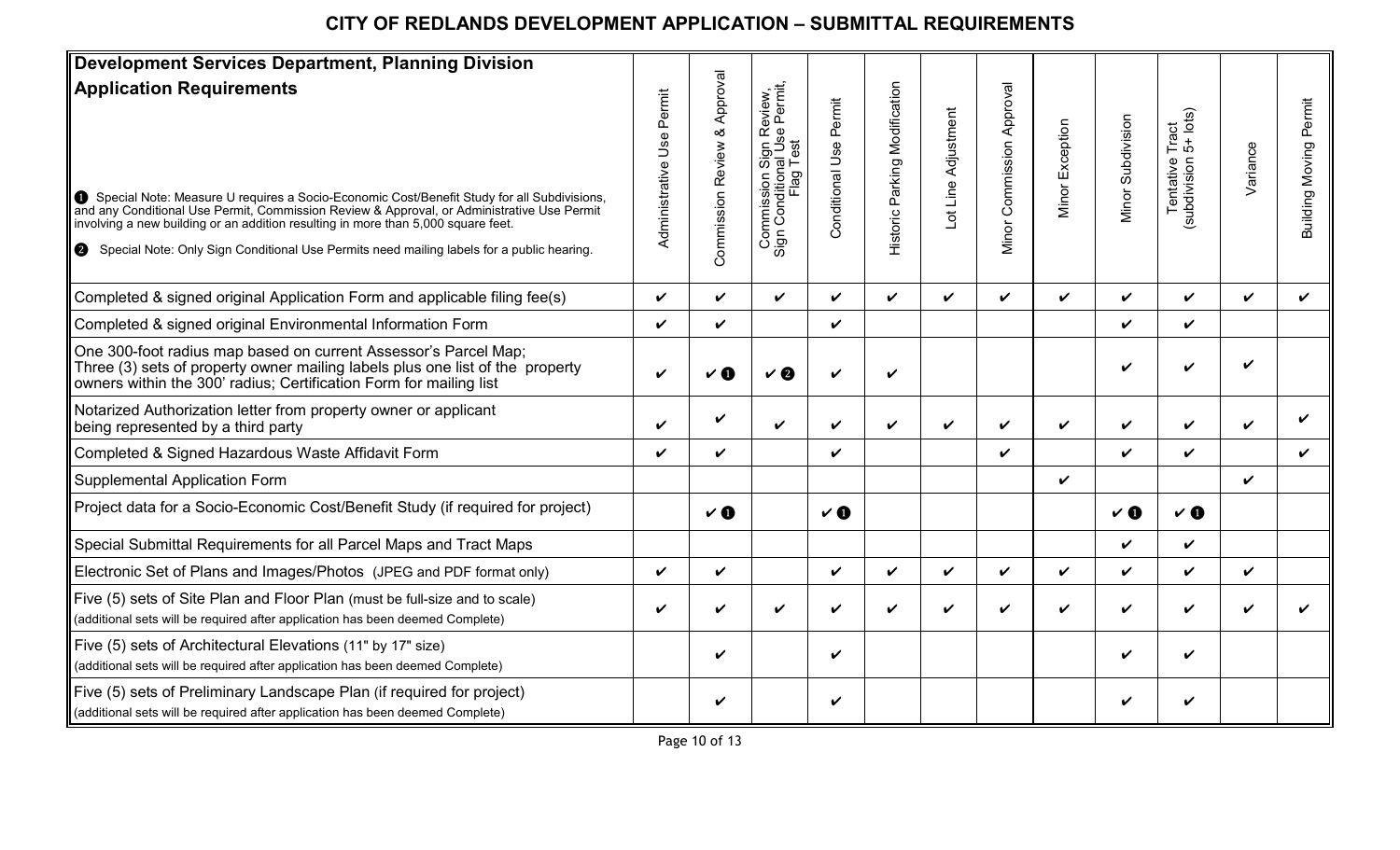| <b>City of Redlands</b>                                                                                      |                                 |                                       |                                                                                                 |                            |                               |                    |                           |                    |                        |                                                                       |              |
|--------------------------------------------------------------------------------------------------------------|---------------------------------|---------------------------------------|-------------------------------------------------------------------------------------------------|----------------------------|-------------------------------|--------------------|---------------------------|--------------------|------------------------|-----------------------------------------------------------------------|--------------|
| ∥Plans & Exhibit Requirements,<br>∥Site Plans for Development Projects                                       |                                 |                                       |                                                                                                 |                            |                               |                    |                           |                    |                        |                                                                       |              |
| <b>Part One</b>                                                                                              | Permit<br>Use<br>Administrative | Approval<br>ళ<br>Review<br>Commission | Commission Sign Review / Flag Test <sup>6</sup><br>Conditional Use Permit for Signs over 120 SF | Permit<br>Conditional Use  | Historic Parking Modification | ot Line Adjustment | Minor Commission Approval | Deviation<br>Minor | ❺<br>Minor Subdivision | ❺<br>$5+$ $\vert$ ots $\rangle$<br>Tract<br>Tentative<br>(subdivision | Variance     |
| Index of all sheets in plan                                                                                  |                                 | $\checkmark$                          |                                                                                                 | $\boldsymbol{\nu}$         |                               |                    | $\checkmark$              |                    | $\checkmark$           | $\checkmark$                                                          |              |
| Name and address of owner/applicant and person preparing the plans                                           | ✓                               | $\checkmark$                          | V                                                                                               | $\checkmark$               | V                             | V                  | $\checkmark$              | $\checkmark$       | $\checkmark$           | $\checkmark$                                                          | $\checkmark$ |
| Acreage, north arrow, accurate scale, vicinity map, and date of preparation                                  | ✓                               | $\checkmark$                          | $\checkmark$                                                                                    | $\checkmark$               | $\checkmark$                  | ✓                  | $\checkmark$              | $\boldsymbol{\nu}$ | ✓                      | $\checkmark$                                                          | $\checkmark$ |
| Existing structures and features such as: walls, fences, buildings, and trees                                | ✓                               | $\checkmark$                          |                                                                                                 | V                          | $\checkmark$                  | ✓                  | $\checkmark$              | ✓                  | ✓                      | $\checkmark$                                                          | $\checkmark$ |
| Indicate locations and label height(s) of proposed fences, walls, and/or retaining walls                     |                                 | V                                     |                                                                                                 | $\boldsymbol{\nu}$         |                               |                    | $\checkmark$              | $\checkmark$       | $\checkmark$           | $\checkmark$                                                          |              |
| Dimensions and property lines for each lot in the existing or proposed development                           | ✓                               | $\checkmark$                          | $\checkmark$                                                                                    | $\boldsymbol{\nu}$         | $\checkmark$                  | ✓                  | $\checkmark$              | $\checkmark$       | ✓                      | $\checkmark$                                                          | $\checkmark$ |
| Names of existing abutting land uses, and/or adjoining subdivisions                                          | ✓                               | $\checkmark$                          |                                                                                                 | $\boldsymbol{\nu}$         | $\checkmark$                  |                    | $\checkmark$              | $\checkmark$       | ✓                      | $\boldsymbol{\nu}$                                                    | $\checkmark$ |
| Land area(s) dedicated for public use or street widening                                                     |                                 | $\checkmark$                          |                                                                                                 | $\checkmark$               |                               |                    |                           |                    | ✓                      | $\checkmark$                                                          | V            |
| Description of proposed land use, activities, occupancy rating and number of employees                       | V                               | $\checkmark$                          |                                                                                                 | $\checkmark$               | $\checkmark$                  | ✓                  | $\checkmark$              | $\boldsymbol{\nu}$ | ✓                      | $\boldsymbol{\nu}$                                                    | V            |
| Building dimensions, setbacks, footprint, lot coverage, Floor-Area Ratio; loading zone area(s) if applicable | ✓                               | $\checkmark$                          | $\checkmark$                                                                                    | $\checkmark$               | $\checkmark$                  | $\boldsymbol{\nu}$ | $\checkmark$              |                    | ✓                      |                                                                       | V            |
| Calculations for parking requirements and parking provided; points of vehicle access and pedestrian paths    | ✓                               | $\checkmark$                          |                                                                                                 | $\boldsymbol{\nu}$         | $\checkmark$                  |                    | $\checkmark$              |                    |                        |                                                                       | ✓            |
| Parking layout showing dimensions, stalls, drive aisles, planter areas, and lighting/light poles             | ✓                               | $\checkmark$                          |                                                                                                 | $\checkmark$               | $\checkmark$                  |                    | $\checkmark$              |                    |                        |                                                                       | V            |
| Location of handicap parking, ramps, pavement markers, and other ADA-accessibility improvements              | ✓                               | $\checkmark$                          |                                                                                                 | $\boldsymbol{\mathcal{U}}$ | $\checkmark$                  |                    | $\checkmark$              |                    |                        |                                                                       | V            |
| Location of refuse enclosure area including ADA-accessibility                                                |                                 | $\checkmark$                          |                                                                                                 | $\checkmark$               |                               |                    | $\checkmark$              |                    | $\checkmark$           |                                                                       |              |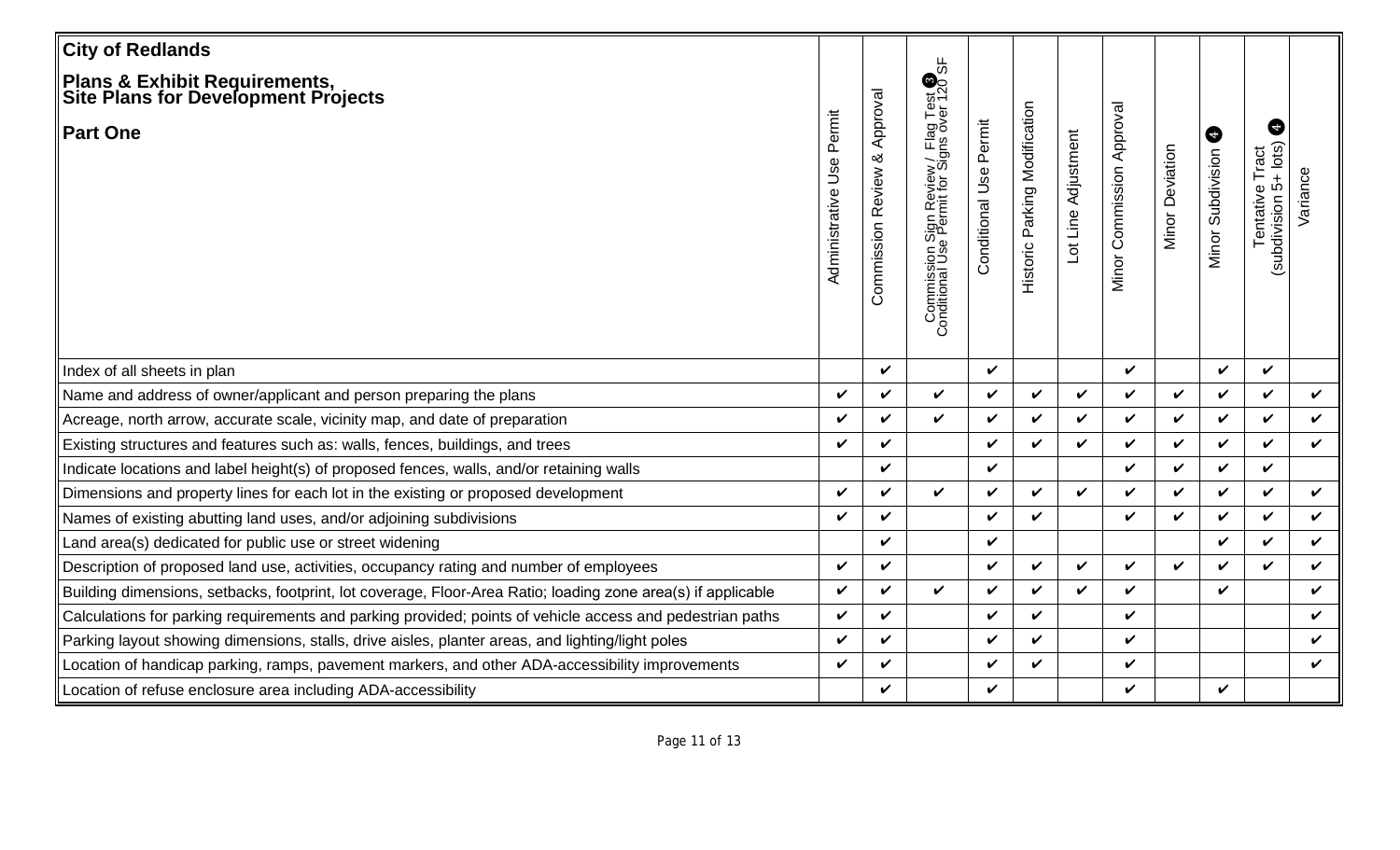| <b>City Of Redlands</b><br>Plans & Exhibit Requirements for Development Projects<br>∥Part Two<br>∥Architectural Plans                                                                                       | Permit<br>Administrative Use | Permit<br>Moving<br>Building | Approval<br>$\infty$<br><b>Commission Review</b> | over<br>Test<br>rlag 1<br>Signs<br>Review/<br>ermit for<br>0 SF<br>Sign F<br>se Pel<br>120<br>$\frac{6}{5}$<br>コ<br>Commission<br>Conditional Us | Conditional Use Permit | Parking Modification<br>Historic | Lot Line Adjustment | Minor Commission Approval | Minor Exception | Minor Subdivision | Tract<br>5+ lots)<br>Tentative 1<br>(Subdivision 5) |
|-------------------------------------------------------------------------------------------------------------------------------------------------------------------------------------------------------------|------------------------------|------------------------------|--------------------------------------------------|--------------------------------------------------------------------------------------------------------------------------------------------------|------------------------|----------------------------------|---------------------|---------------------------|-----------------|-------------------|-----------------------------------------------------|
| Five (5) sets of Architectural Elevations for all sides, to include: materials/colors legend, scale<br>and height dimensions, and treatments and detailing data (windows, doors, light fixtures, etc.)      | V                            | ✓                            | $\boldsymbol{\nu}$                               | V                                                                                                                                                | $\checkmark$           |                                  |                     |                           |                 |                   |                                                     |
| One (1) set of Full-Color Elevations and/or Renderings, all sides (11" by 17" size)                                                                                                                         | ✓                            | ✓                            | $\checkmark$                                     | $\checkmark$                                                                                                                                     | $\checkmark$           |                                  |                     |                           |                 |                   |                                                     |
| Five (5) sets of Floor Plans, including cross-sections for multi-story buildings, scale and height<br>dimensions, and label heights of existing buildings abutting or across right-of-way from project site | V                            | ✓                            | $\checkmark$                                     |                                                                                                                                                  | $\checkmark$           |                                  |                     |                           |                 |                   |                                                     |
| One (1) Materials/Colors Sample Board for architectural materials (approx. 9" x 11" size)                                                                                                                   | ✓                            | ✓                            | $\boldsymbol{\nu}$                               | $\checkmark$                                                                                                                                     | $\checkmark$           |                                  |                     |                           |                 |                   |                                                     |
| Roof plan with locations and screening of roof equipment, to include cross-sections                                                                                                                         | ✓                            | ✓                            | $\checkmark$                                     |                                                                                                                                                  | V                      |                                  |                     |                           |                 |                   |                                                     |
| Landscape Plans                                                                                                                                                                                             |                              |                              |                                                  |                                                                                                                                                  |                        |                                  |                     |                           |                 |                   |                                                     |
| Five (5) sets of a Preliminary Landscape Plan (if required for project)                                                                                                                                     |                              |                              | $\checkmark$                                     |                                                                                                                                                  | $\checkmark$           |                                  |                     |                           |                 | ✓                 | V                                                   |
| Tables showing the proposed species, sizes, box size, caliper size, maturation time, drip lines,<br>percentage evergreen, quantities of planting materials, and water use calculations.                     |                              |                              | $\checkmark$                                     |                                                                                                                                                  | V                      |                                  |                     |                           |                 | V                 | V                                                   |
| Clear delineation of landscape and planter areas, including preliminary planting and tree plans.<br>Include calculations and percent coverage for the parking area(s) and project site, if applicable.      |                              |                              | $\checkmark$                                     |                                                                                                                                                  | V                      |                                  |                     |                           |                 | V                 | ✓                                                   |
| Stamp of California-licensed Landscape Architect (or project architect, if applicable)                                                                                                                      |                              |                              | V                                                |                                                                                                                                                  | V                      |                                  |                     |                           |                 | ✓                 | V                                                   |
| All Landscape Plans must show information as required by Chapter 18.168 of the Redlands<br>Municipal Code. NOTE: If a WQMP is required, incorporate the proposed on-site drainage features.                 |                              |                              | V                                                |                                                                                                                                                  | V                      |                                  |                     |                           |                 | V                 |                                                     |